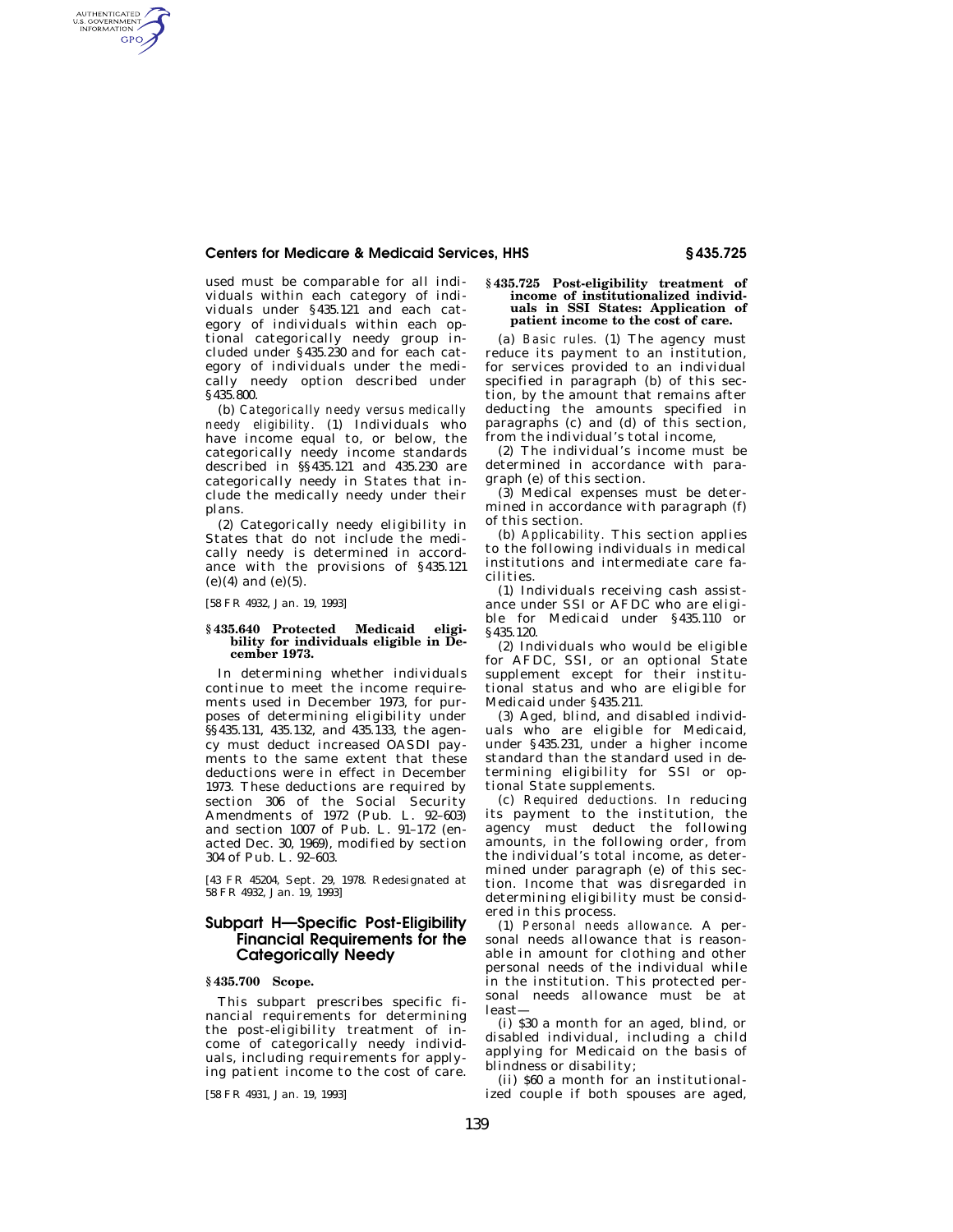blind, or disabled and their income is considered available to each other in determining eligibility; and

(iii) For other individuals, a reasonable amount set by the agency, based on a reasonable difference in their personal needs from those of the aged, blind, and disabled.

(2) *Maintenance needs of spouse.* For an individual with only a spouse at home, an additional amount for the maintenance needs of the spouse. This amount must be based on a reasonable assessment of need but must not exceed the highest of—

(i) The amount of the income standard used to determine eligibility for SSI for an individual living in his own home, if the agency provides Medicaid only to individuals receiving SSI;

(ii) The amount of the highest income standard, in the appropriate category of age, blindness, or disability, used to determine eligibility for an optional State supplement for an individual in his own home, if the agency provides Medicaid to optional State supplement recipients under §435.230; or

(iii) The amount of the medically needy income standard for one person established under §435.811, if the agency provides Medicaid under the medically needy coverage option.

(3) *Maintenance needs of family.* For an individual with a family at home, an additional amount for the maintenance needs of the family. This amount must—

(i) Be based on a reasonable assessment of their financial need;

(ii) Be adjusted for the number of family members living in the home; and

(iii) Not exceed the higher of the need standard for a family of the same size used to determine eligibility under the State's approved AFDC plan or the medically needy income standard established under §435.811, if the agency provides Medicaid under the medically needy coverage option for a family of the same size.

(4) *Expenses not subject to third party payment.* Amounts for incurred expenses for medical or remedial care .<br>that are not subject to payment by a third party, including—

(i) Medicare and other health insurance premiums, deductibles, or coinsurance charges; and

(ii) Necessary medical or remedial care recognized under State law but not covered under the State's Medicaid plan, subject to reasonable limits the agency may establish on amounts of these expenses.

(5) *Continued SSI and SSP benefits.*  The full amount of SSI and SSP benefits that the individual continues to receive under sections  $1611(e)(1)$  (E) and (G) of the Act.

(d) *Optional deduction: Allowance for home maintenance.* For single individuals and couples, an amount (in addition to the personal needs allowance) for maintenance of the individual's or couple's home if—

(1) The amount is deducted for not more than a 6-month period; and

(2) A physician has certified that either of the individuals is likely to return to the home within that period.

(3) For single individuals and couples, an amount (in addition to the personal needs allowance) for maintenance of the individual's or couple's home if—

(i) The amount is deducted for not more than a 6-month period; and

(ii) A physician has certified that either of the individuals is likely to return to the home within that period.

(e) *Determination of income—*(1) *Option.* In determining the amount of an individual's income to be used to reduce the agency's payment to the institution, the agency may use total income received, or it may project monthly income for a prospective period not to exceed 6 months.

(2) *Basis for projection.* The agency must base the projection on income received in the preceding period, not to exceed 6 months, and on income expected to be received.

(3) *Adjustments.* At the end of the prospective period specified in paragraph  $(e)(1)$  of this section, or when any significant change occurs, the agency must reconcile estimates with income received.

(f) *Determination of medical expenses*— (1) *Option.* In determining the amount of medical expenses to be deducted